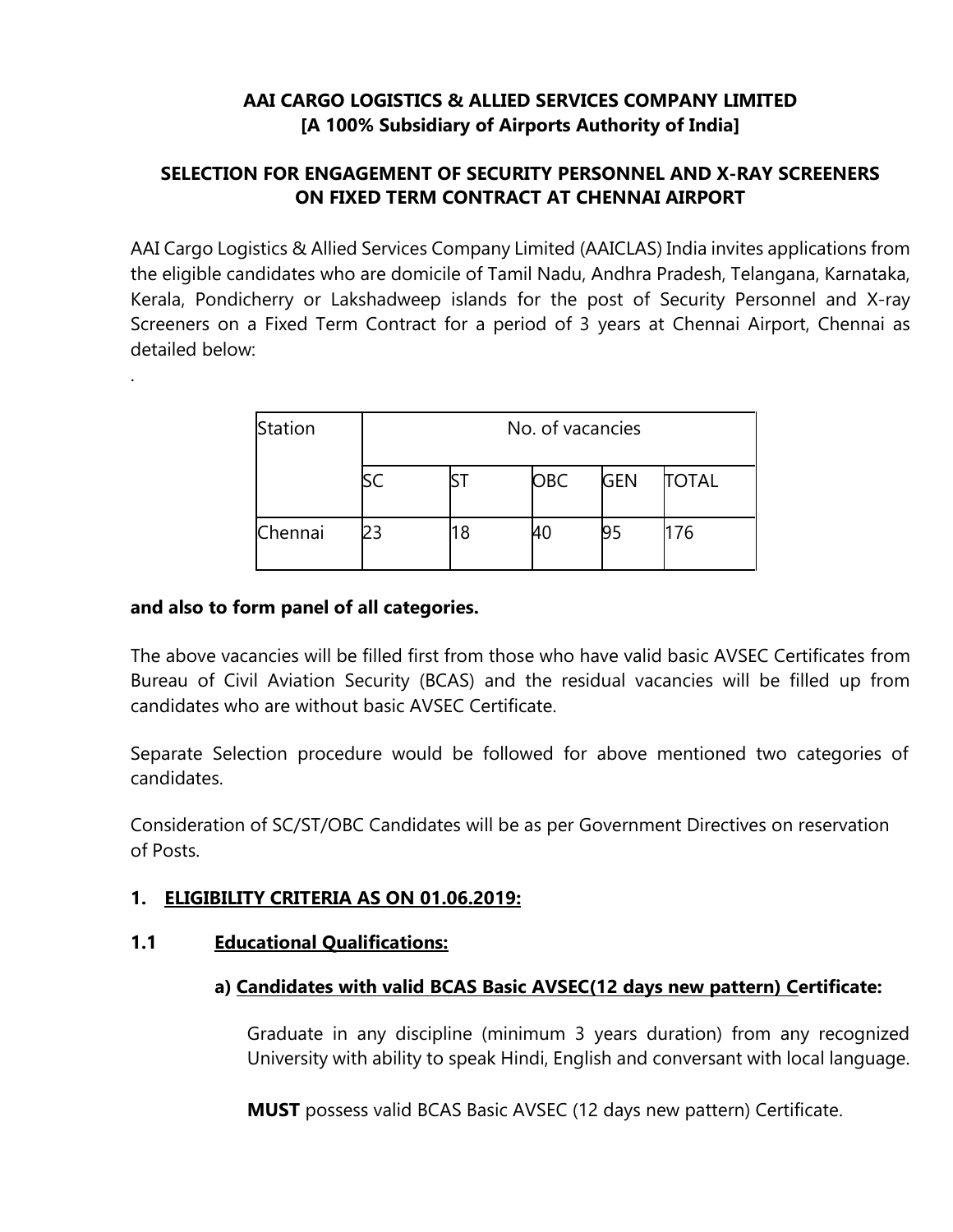# **Preferable**:

- i. BCAS Certified Screener (Valid Certification)
- ii. BCAS Certified In-Line Screener (Valid certification)
- iii. Passport issued within last five years

# **b) Candidates without BCAS Basic AVSEC(12 days new pattern) Certificate:**

Graduate in any discipline (minimum 3 years duration) from any recognized University with ability to speak Hindi, English and conversant with local language.

# **Preferable**:

- i) NCC 'B'/ 'C' Certificate
- ii) Proficiency in fire fighting
- iii) Knowledge in Industrial security
- iv) Knowledge in disaster management
- v) Knowledge of unarmed combat
- vi) Legal Knowledge
- vii) Armed forces/Police back grounds
- viii) Diploma/Certification course in Computers
- ix) Passport issued within last five years;

**In case of Ex-Servicemen- who are graduates, having a service record of minimum 15 years in the armed forces and who have been honorably discharged from the services during the preceding two years, age relaxation will be given as per rules.**

### 1.2 **Height:**

| Category                           | Male     | Female |
|------------------------------------|----------|--------|
| General                            | 170 cm   | 157 cm |
| SC and OBC                         | 165 cm   | 155 cm |
| ST, Gorkhas and those hailing from | 162.5 cm | 150 cm |
| North- East States and Hilly Areas |          |        |

**Medical Certificate from a Government Hospital (in original) indicating actual height in cms. and weight in kgs. must be attached with the application. (As per the format attached as Annexure 'A').**

1.3 **Upper Age Limit as on 01st June 2019**: Not above 45 years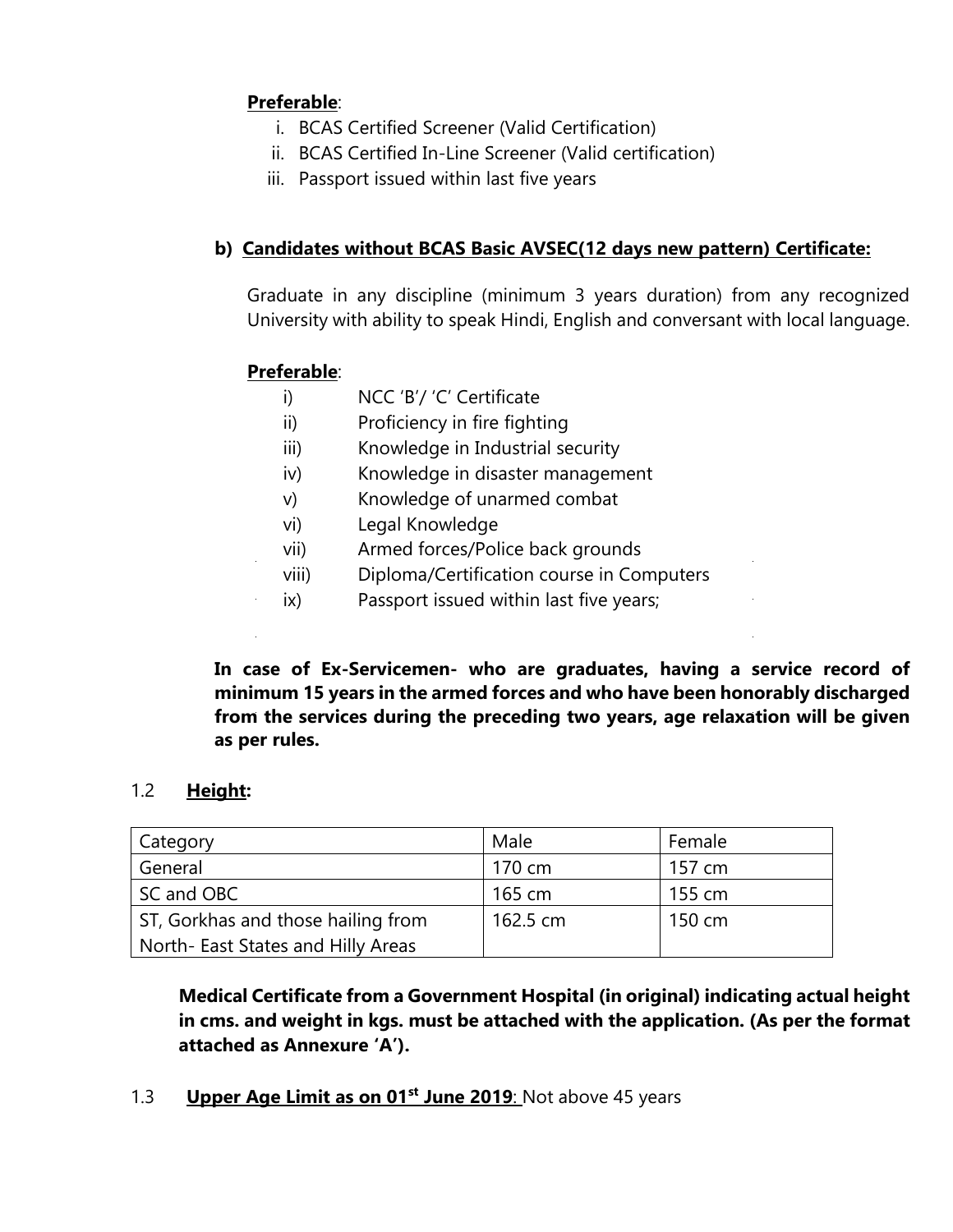1.4 Emoluments: Rs.25000/- to Rs.30000/- per month plus applicable allowances & benefits. On acquiring/having valid Basic AVSEC qualification & screener certification, additional allowances for BASIC AVSEC and screeners will be paid as applicable.

# **2. SELECTION PROCEDURE:**

# **2.1 AVSEC CANDIDATES**

Candidates who fulfil the eligibility criteria would be required to appear for interview and the date of Interview of the shortlisted candidates will be intimated later.

# **2.2 Non-AVSEC CANDIDATES**

Candidates who fulfil the eligibility criteria for the post, will have to undergo a Physical Endurance Test (PET) which requires running of 100 meters in 16 seconds OR 1000 meters in 4.5 minutes as opted by the candidates. A relaxation of 6 seconds will be given to female candidates for running of 100 meters in PET. This is also an elimination round which takes the candidates to the next level.

Candidates who qualify in the PET would be required to undergo a Written Test on the same day.

Those who qualify in the Written Test and fall within the zone of reservation will be subjected to a personal interview.

There will be no negative marking in the written examination. Written Test and Interview shall have the weightage of 100 marks each.

# **The date of PET/ Written Test / Interview of the shortlisted candidates will be announced later.**

### **2.3 Dress code:**

The candidates, in their own interest should come prepared for the Physical Endurance Test with appropriate clothing like track suit / pair of shorts and running shoes, etc.

### **3. HOW TO APPLY**:

3.1 Candidates meeting the eligibility criteria **as on 01.06.2019**, are advised to send their duly filled in Application Form (available on the Company website www.aaiclas.org) **latest by 20 th June 2019** to the **'The Chief Security Officer, AAI Cargo Logistics & Allied Services Company Limited, AAICLAS Complex, Delhi Flying Club Road, Safdarjung Airport, New Delhi-110 003'** along with: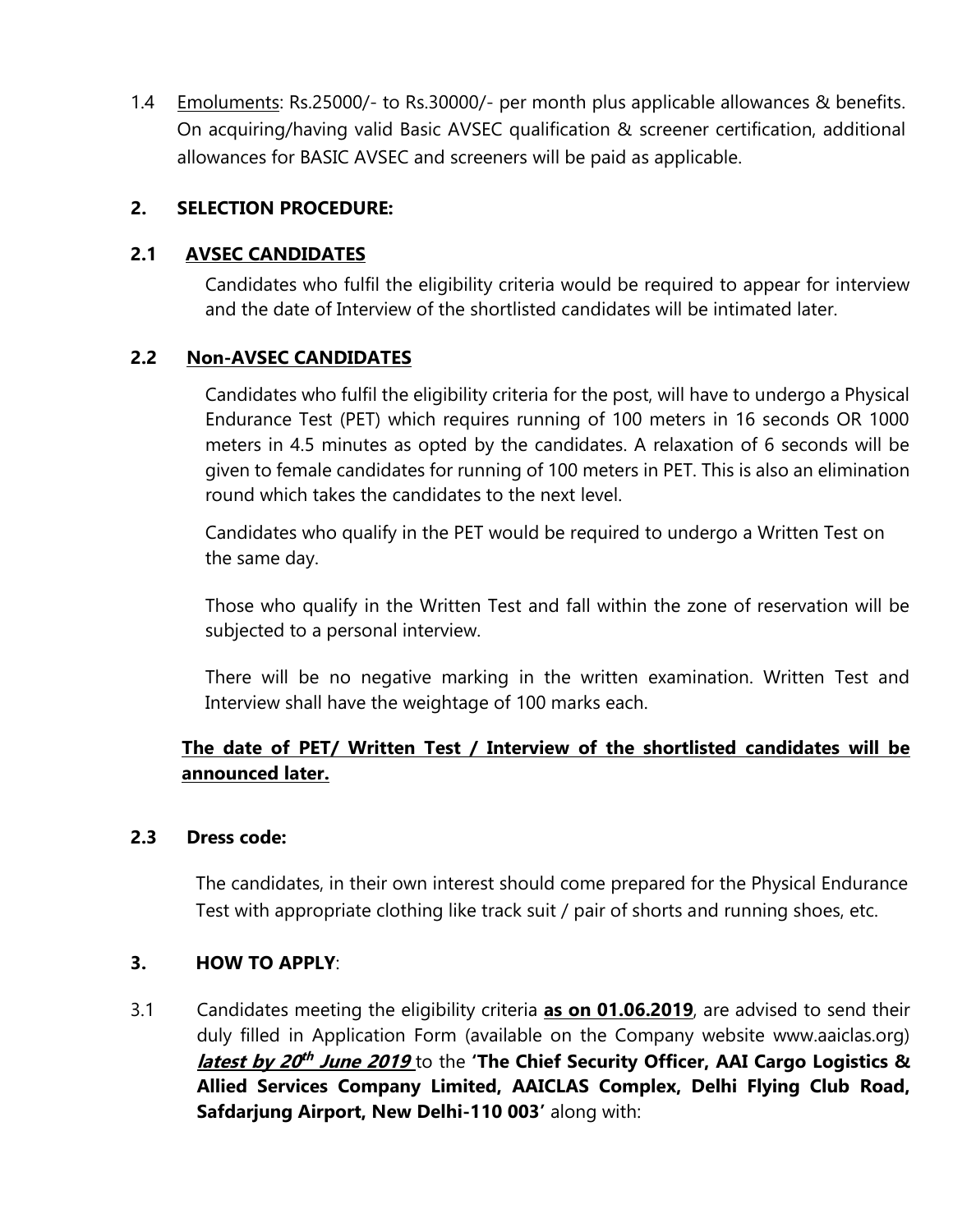- **a)** Demand Draft of Rs.500/- in favour of **'AAI Cargo Logistics & Allied Services Company Limited' payable at 'New Delhi'**
- b) Self-attested copies of all Certificates/Testimonials in support of Date of Birth, Educational Qualification, NCC Certificate;
- c) Doctor's Certificate for height and weight (in original),
- d) Caste Certificate (for SC/ST/OBC Candidates) (self-attested)
- e) Discharge Certificate (for Ex-Servicemen) (self-attested)
- f) Experience Certificate (self-attested)
- g) Two (02) recent passport size photographs.
- h) Domicile Certificate

**Please note that No original certificate is to be submitted with the Application Form. Although, Candidates are required to bring all Original Certificates at the time of interview for verification purpose only.**

- **3.2** The applicants are advised to specify the subject line on the Envelope as "Application for the post of **Security Personnel and X-ray Screeners" at Chennai Airport**
- 3.3 Candidates belonging to OBC category, the category certificate should be in the prescribed format including the "Non-Creamy layer clause" issued by the Competent Authority for employment under Government of India and should be as per the Central list of OBC's published by the Government of India. Please also note that the validity of the "Non-Creamy layer should not be older than Six (6) months from the date of the eligibility i.e. 01.06.2019 (Format of OBC certificate is attached as Annexure 'B').
- 3.4 A recent (not more than 3 months old) coloured passport size photograph of the full face (front view) should be pasted neatly in the space provided in the Application Form.
- 3.5 Candidates are also required submit along with application an A/c Payee Demand Draft for an amount of Rs. 500/- (Rupees Five Hundred only) in favour of **"AAI Cargo Logistics & Allied Services Company Ltd.", payable at NEW DELHI**, as nonrefundable Application Fee (Not applicable for SC/ST/Ex-Servicemen/Female candidates). Please mention your Full Name, date of birth and Mobile number on the reverse of the Demand Draft.
- 3.6 Candidates working in Government/Semi-Government/Public Sector Undertakings or autonomous bodies, must walk-in with the completed Application Form routed through proper channel or along with "No Objection Certificate" from their present employer.

### **4. GENERAL CONDITIONS**: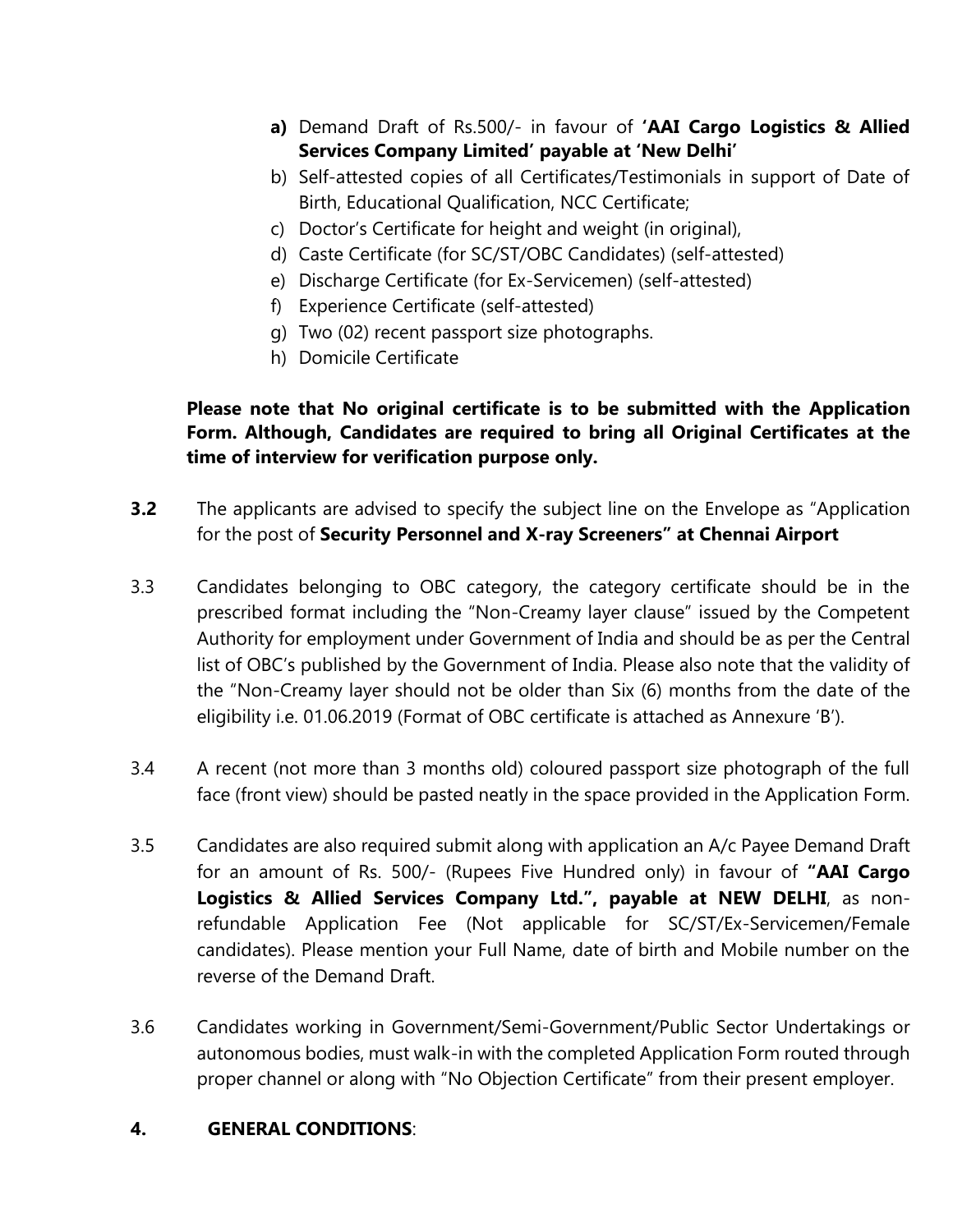- 4.1 The short listed candidates will be considered for engagement on a Fixed Term Contract basis (FTC) initially for a period of three years subject to their Medical Fitness, prescribed for the position. The period of one year will be treated as probation period and on successful completion of probation period, the period of engagement will be considered for extension of two years at the sole discretion of the Management of AAICLAS. Selected candidates have to join at the station of engagement then only the appointment will come into force.
- 4.2 Selected Candidates will have to bear the cost of the Pre-Engagement Medical Examination(s).
- 4.3 For the selection process i.e. PET and Written Test, candidates may be required to stay back for a day or two at their own expenses, if required. No reimbursement shall be made in this regard.
- 4.4 Period of Contract: Fixed Term Contract (FTC) for a period of three years.

# **(a) The FTC will be renewable only on clearing BASIC AVSEC Course in maximum number of three chances and subject to satisfactory performance.**

- (b) The Contract could be terminated earlier at the discretion of the Management during the validity of the contract, and/or in the event of unsatisfactory performance. The job is transferable to any station in India.
- **(c) The Contract could be terminated in case the candidate is unable to qualify the requisite examinations conducted by Bureau of Civil Aviation Security (BCAS) within prescribed time limit and only 3 attempts will be permitted to qualify requisite examinations. In other words, the passing of requisite examinations within the prescribed limit conducted by BCAS is mandatory condition for continuation of Contract.**
- 4.5 Selected Candidates will be required to deposit an amount of Rs. 50,000/- (Rupees Fifty thousand only) as 'Security Deposit' for a period of 3 years and have to sign a Bond to serve the company for a period of 3 years. On completion of successful contract engagement for three years the 'Security Deposit' will be refunded to the candidates. In case of failure of Bond Conditions of leaving the Company without notice and/or their engagement is terminated due to reasons attributable to them, the 'Security Deposit' will not be released and forfeited.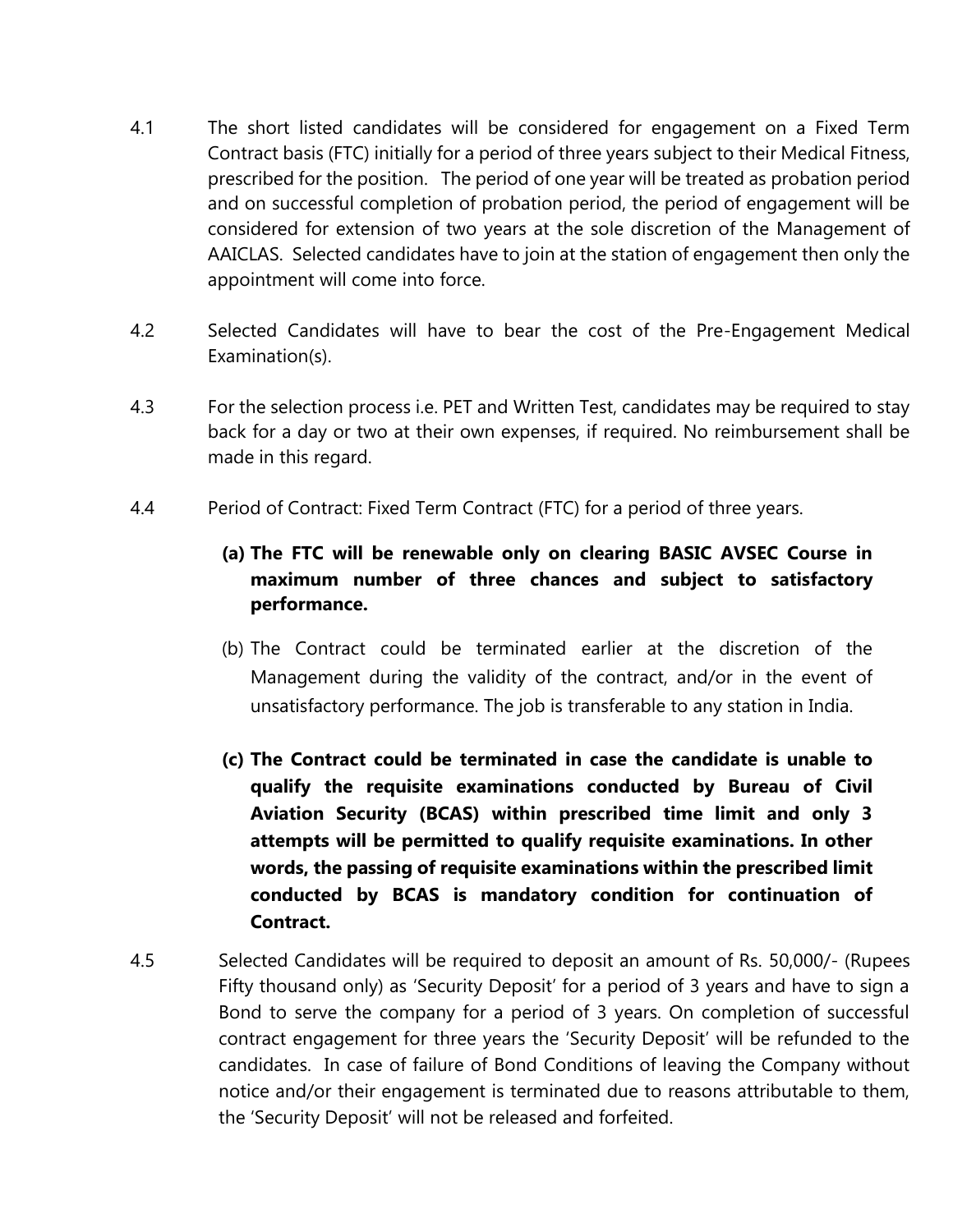- 4.6 SC/ST candidates who qualify for the Written Test, residing beyond 80 kms, from the venue, and not employed in any Government/ Semi-Government/ Public Sector Undertaking or Autonomous Bodies, will be reimbursed second class to & fro rail / bus fare by the shortest route as per rules, subject to submission of a request in the prescribed format and on production of evidence/ ticket to that effect.
- 4.7 The applicant must ensure that they fulfil all the eligibility criteria, **as on 01st June 2019,** and that the particulars furnished by them in the application are correct in all respects. At any stage of the Selection Process, if the particulars provided by the applicants in the application or testimonials attached/provided are found incorrect / false, or not meeting with the eligibility criteria prescribed for the post, the candidature is liable to be rejected and, if appointed, services will be terminated, without giving any notice or reasons therefor.
	- 4.8 Any canvassing by or on behalf of the candidate or bringing political or other outside influence, with regard to their engagement / selection shall be considered as DISQUALIFICATION.
	- 4.9 The decision of AAICLAS Management regarding the eligibility criteria, acceptance or rejection of applications, mode of selection to the post etc. shall be final and binding on all the candidates. Merely fulfilling of the minimum qualifications, experience and job requirement will not vest any right on candidates for being called for tests/selection process etc. No correspondence will be entertained from candidates found ineligible or not called for test/selection process;
	- 4.10 AAICLAS reserves the right to modify/alter/restrict/ enlarge/ cancel the engagement/selections process, if need so arises, without issuing any further notice or assigning any reason whatsoever. The decision of the AAICLAS Management will be final and no appeal will be entertained in this regard.
	- 4.11 AAICLAS will not bear any liability on account of service bond/salary/leave salary /pension contribution etc. if any, of previous employment of any candidate working in Central/ State Government/Autonomous Body/ Public Sector Undertaking.
		- 4.12 Prescribed format of Application is attached.

### **5. ANNOUNCEMENTS**

All further announcements/ details pertaining to this process will only be published/ provided on AAICLAS authorised website http:://www.aaiclas-ecom.org from time to time.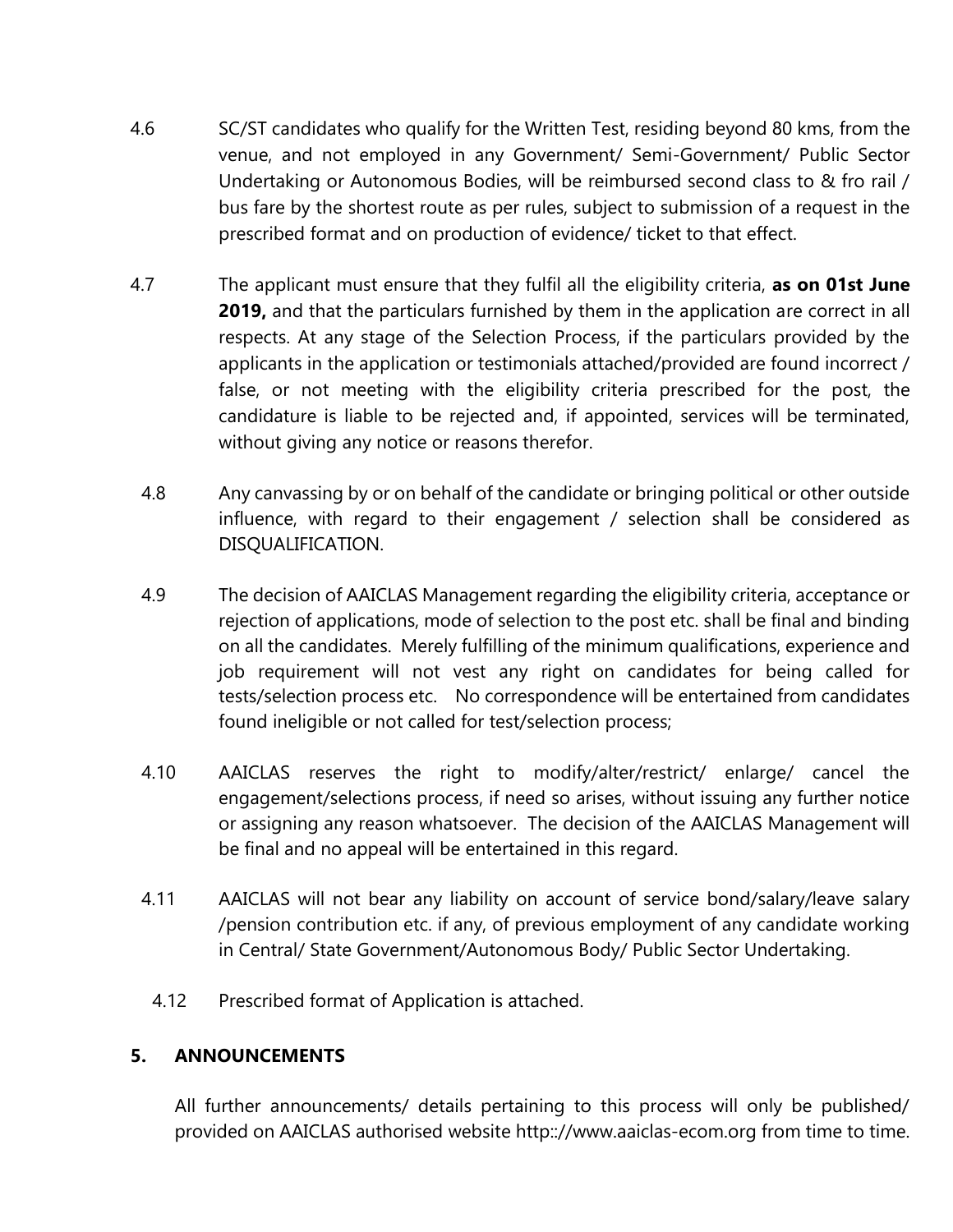#### **6. DISCLAIMER**

In case it is detected at any stage of recruitment that a candidate does not fulfil the eligibility norms and / or that he / she has furnished any incorrect / false information or has suppressed any material fact(s), his /her candidature will stand cancelled. If any of these shortcomings is / are detected even after appointment, his /her services are liable to be terminated. Decisions of AAICLAS in all matters regarding eligibility, other tests and selection would be final and binding on all candidates. No representation or correspondence will be entertained by AAICLAS in this regard.

-----x---------x--------x------x----x--------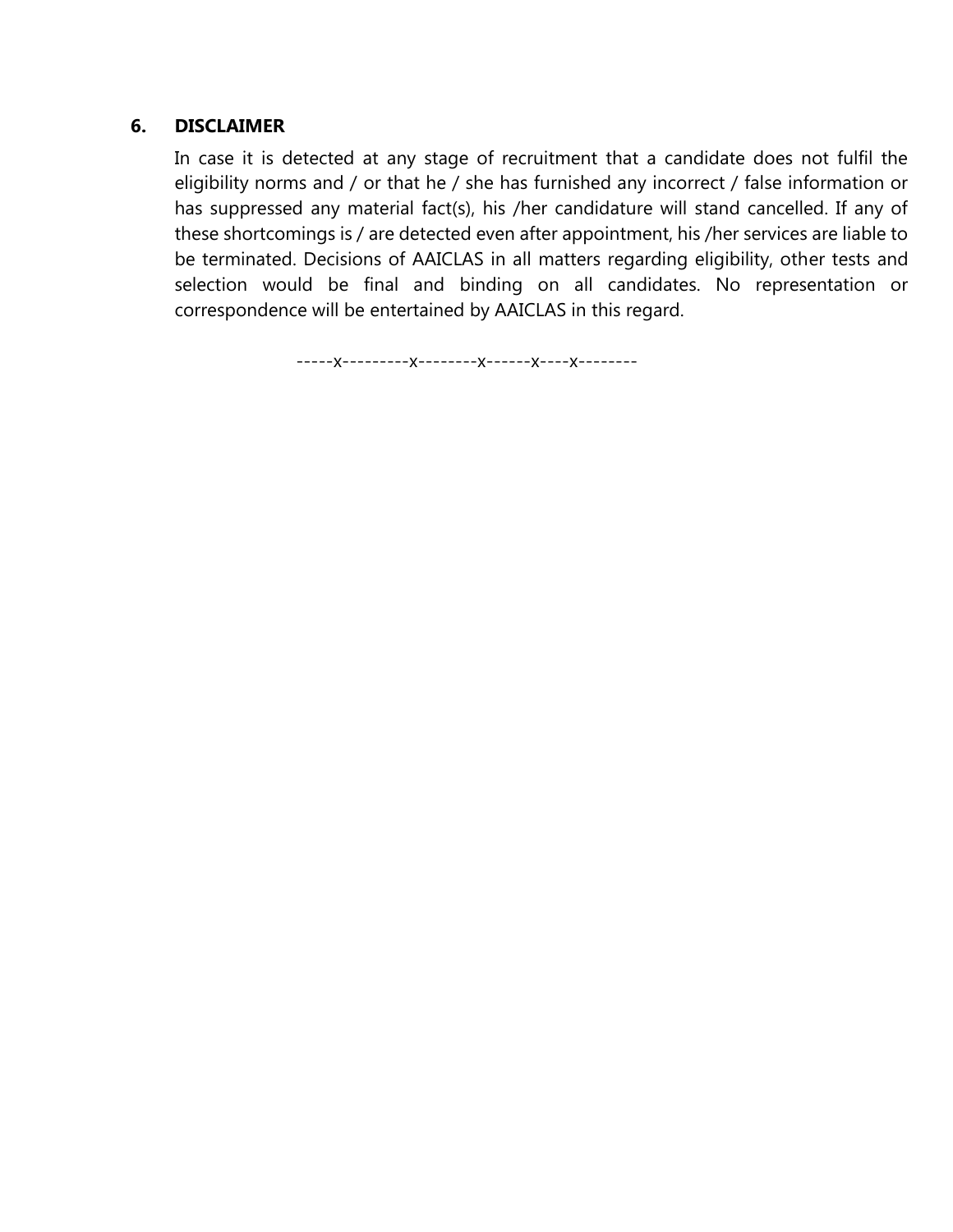# For Office Use Only

| SC/ST/OBC/GEN<br>/EX-SM                                                               | Token No. | Eligible/Not-<br>Eligible(E/NE)            | Remarks |
|---------------------------------------------------------------------------------------|-----------|--------------------------------------------|---------|
|                                                                                       |           |                                            |         |
| Token / slip issued at the time of<br>registration to be attached with<br>Application |           | Signature of the<br>Registering<br>Officer |         |

# **FORMAT OF APPLICATION**

| AAI Cargo Logistics & Allied Services Company Limited<br><b>AAICLAS</b> Complex | Recent colour<br>Photograph & |
|---------------------------------------------------------------------------------|-------------------------------|
| Delhi Flying Club Road, Safdarjung Airport<br><b>NEW DELHI-110 003</b>          | sign across                   |
|                                                                                 |                               |

To, Paste

# POSITION APPLIED FOR: **SECURITY PERSONNEL AND X-RAY SCREENER**

1. Full Name: (In BLOCK letters)

| First                       | Middle                                                                                                               | Surname |
|-----------------------------|----------------------------------------------------------------------------------------------------------------------|---------|
| Father's Name:              | <u> 1989 - Johann Stein, marwolaethau a bhann an t-Amhain an t-Amhain an t-Amhain an t-Amhain an t-Amhain an t-A</u> |         |
|                             | Date of Birth: (DD / MM / YYYYY)                                                                                     |         |
| Place and State of Birth:   | $\overline{\phantom{a}}$                                                                                             |         |
|                             |                                                                                                                      |         |
|                             |                                                                                                                      |         |
| State: ____________________ |                                                                                                                      |         |
|                             |                                                                                                                      |         |
|                             |                                                                                                                      |         |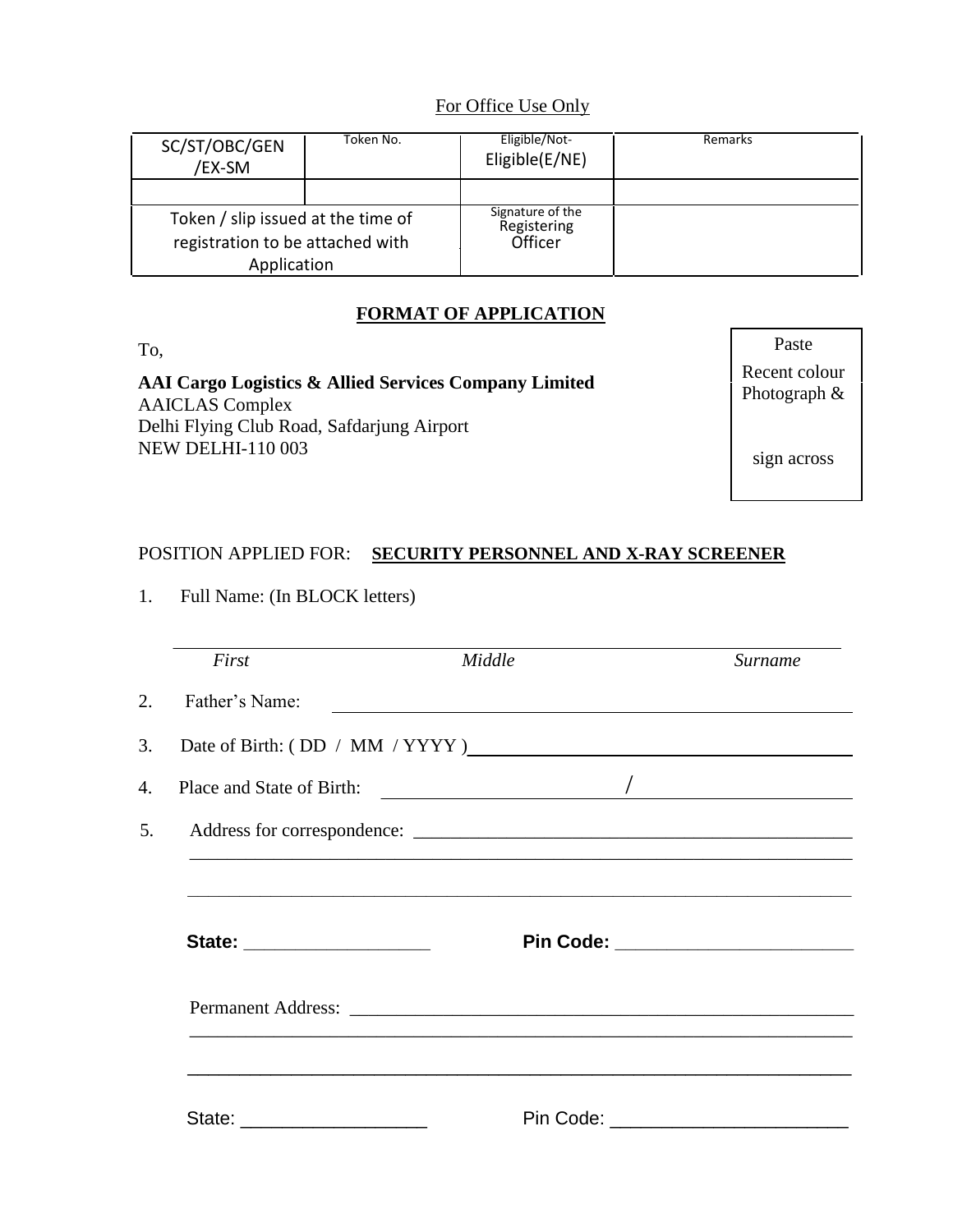Telephone No: (Residence with STD Code):

| Mobile No.: |  |
|-------------|--|
| Email ID:   |  |

Alternate Mobile No.:

6. Gender : Male / Female

7. Marital Status : Mark **'X'** in appropriate box.

|     | Unmarried      | Married                     | Divorce | Widow (er)                         | Separated |
|-----|----------------|-----------------------------|---------|------------------------------------|-----------|
|     |                |                             |         |                                    |           |
| 8.  | Nationality:   |                             |         | 9. Religion : $\frac{1}{\sqrt{2}}$ |           |
| 10. | Mother Tongue: |                             |         | 11. PAN No:                        |           |
| 12. |                | (a) Aadhar Card No.:        |         |                                    |           |
| 13. |                | Height: (Bare feet in cms.) |         | 14. Weight:<br>Kgs.                |           |

15. a) Whether SC / ST / OBC / General (ALSO MENTION SUB-CASTE) (Indicate Category to which you belong by marking **'X'** in the appropriate box.)

| Name of Sub-Caste | Πr | απ | renera |
|-------------------|----|----|--------|
|                   |    |    |        |

If SC / ST – attach copy of the Caste Certificate.

If OBC, furnish current Certificate including the "Non Creamy layer clause". OBC community should be as per the Central List of OBCs published by the Government of India [As per format in Annexure 'B']

| b) Whether Ex-Serviceman |  | Yes / No |  |
|--------------------------|--|----------|--|
|--------------------------|--|----------|--|

If 'Yes', furnish details of service, position held, date of release, details of experience after release (attach copies of relevant documents)

| c) Whether from Police Services<br>(Furnish details)         | $\mathcal{L}$ and $\mathcal{L}$ | Yes $/$ No |     |
|--------------------------------------------------------------|---------------------------------|------------|-----|
| d) Whether working in any Govt<br>Semi-Govt. / Public Sector |                                 | $Yes$ /    | No. |
| Undertaking or autonomous body                               |                                 |            |     |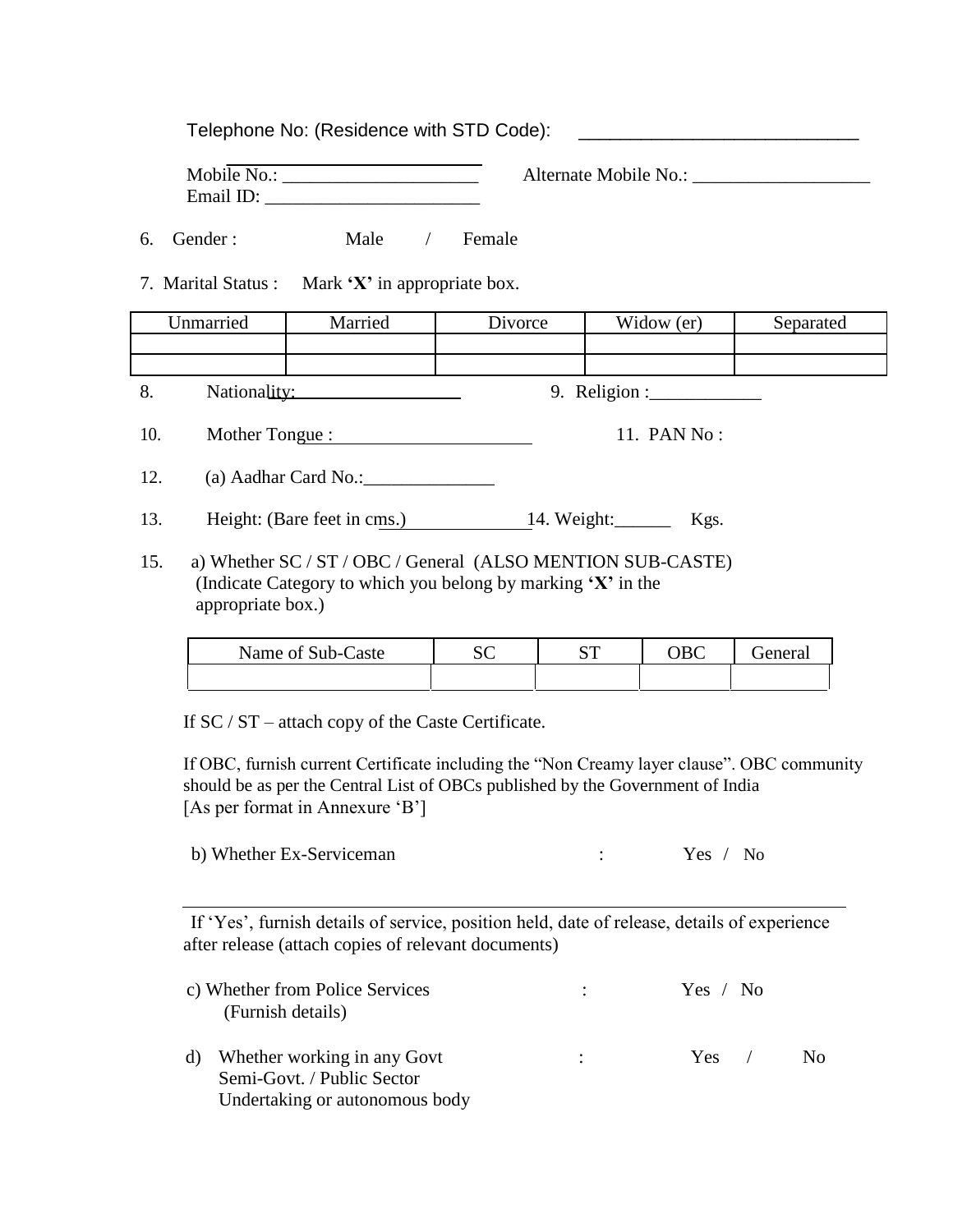If "Yes", enclose "No Objection Certificate"

16. Education Qualifications: (Matriculation / SSC onwards)

| Examination(s)<br><b>Passed (specify)</b><br>Degree e.g.<br>BA/BSc/ B.Com<br>etc. / Diploma /<br>course | <b>Name of the University</b><br>/ Institution | Date, Month<br>& Year of<br><b>Passing</b> | <b>Duration</b> | <b>Percentage</b><br>of marks<br>(Class /<br>Division) |
|---------------------------------------------------------------------------------------------------------|------------------------------------------------|--------------------------------------------|-----------------|--------------------------------------------------------|
| 10 (SSC)                                                                                                |                                                |                                            |                 |                                                        |
| 12 (HSc or Pre-<br>Degree)                                                                              |                                                |                                            |                 |                                                        |
| Graduation                                                                                              |                                                |                                            |                 |                                                        |
| Any other<br>(specify)                                                                                  |                                                |                                            |                 |                                                        |

# 17. Fluency in languages: Mark 'X' in an appropriate column.

| Language         | <b>Read</b> | <b>Speak</b> | Write | Remarks* |
|------------------|-------------|--------------|-------|----------|
| a) English       |             |              |       |          |
| b) Hindi         |             |              |       |          |
| c) Tamil         |             |              |       |          |
| Others (Specify) |             |              |       |          |

\* Indicate whether any Certificate / Language Course done and the duration of the course, along with a copy of such Certificate.)

#### 18. Work Experience (if any):

| Organisation | Post Held | Period of Service |    | Nature of Job |
|--------------|-----------|-------------------|----|---------------|
|              |           | From              | To |               |
|              |           |                   |    |               |
|              |           |                   |    |               |
|              |           |                   |    |               |
|              |           |                   |    |               |
|              |           |                   |    |               |
|              |           |                   |    |               |

19.

| Preferable<br>Qualification           | Date of getting<br>certification | Validity |    |
|---------------------------------------|----------------------------------|----------|----|
|                                       |                                  | From     | Гo |
| <b>BASIC AVSEC</b>                    |                                  |          |    |
| <b>SCREENER</b><br><b>CERTIFICATE</b> |                                  |          |    |
| NCC Certificate "B"                   |                                  |          |    |
| NCC Certificate "C"                   |                                  |          |    |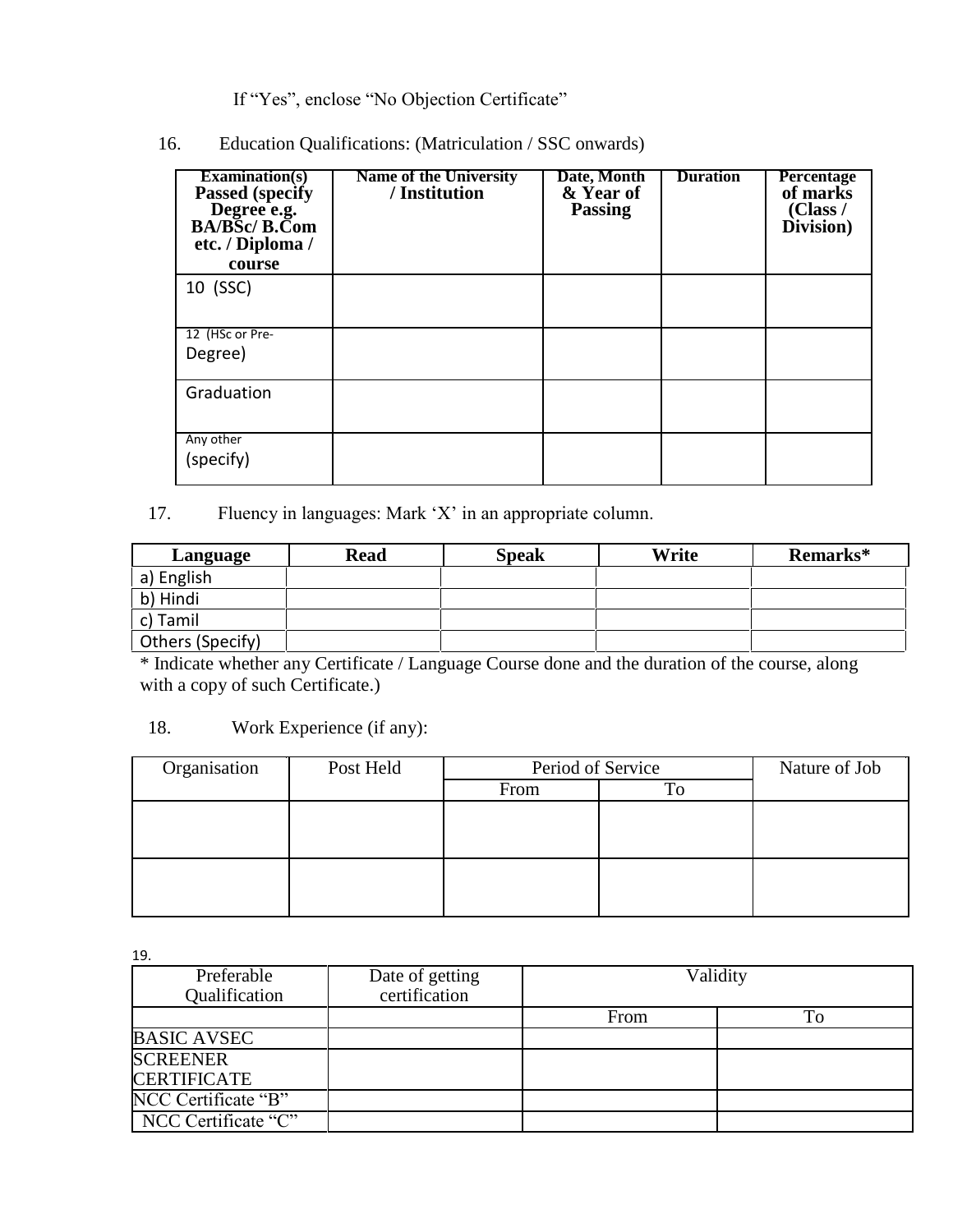20. i (a) Is any case pending against you with the police or court? Yes  $\vert$  No (b) If Yes, furnish full details on a separate sheet of paper



ii (a) Where you ever arrested?  $Yes \mid No$ (b) If Yes, furnish full details.

#### 21. Particulars of Demand Draft issued: (In favour of **AAI Cargo Logistics and Allied Services Company Ltd.** payable at **New Delhi)**

| Name & Address of the Issuing<br><b>Bank &amp; Branch</b> | Date of Issue | <b>Demand Draft No.</b> | Amount     |
|-----------------------------------------------------------|---------------|-------------------------|------------|
|                                                           |               |                         | $Rs.500/-$ |

22. Relatives working in AAI / AAI Cargo Logistics & Allied Services Company Ltd.:

| Name | Designation | Company | Relationship |
|------|-------------|---------|--------------|
|      |             |         |              |
|      |             |         |              |
|      |             |         |              |
|      |             |         |              |

23. Declaration**: I hereby certify that the foregoing information is correct to the best of my knowledge and belief. I have not suppressed any material fact or factual information in the above statement.** I am aware that in case I have given wrong information or suppressed any material fact or factual information, or I do not fulfil the eligibility criteria according to the advertisement, my candidature will be rejected / services terminated without giving any notice or assigning reasons therefore.

Place :

Date :

(Signature of applicant)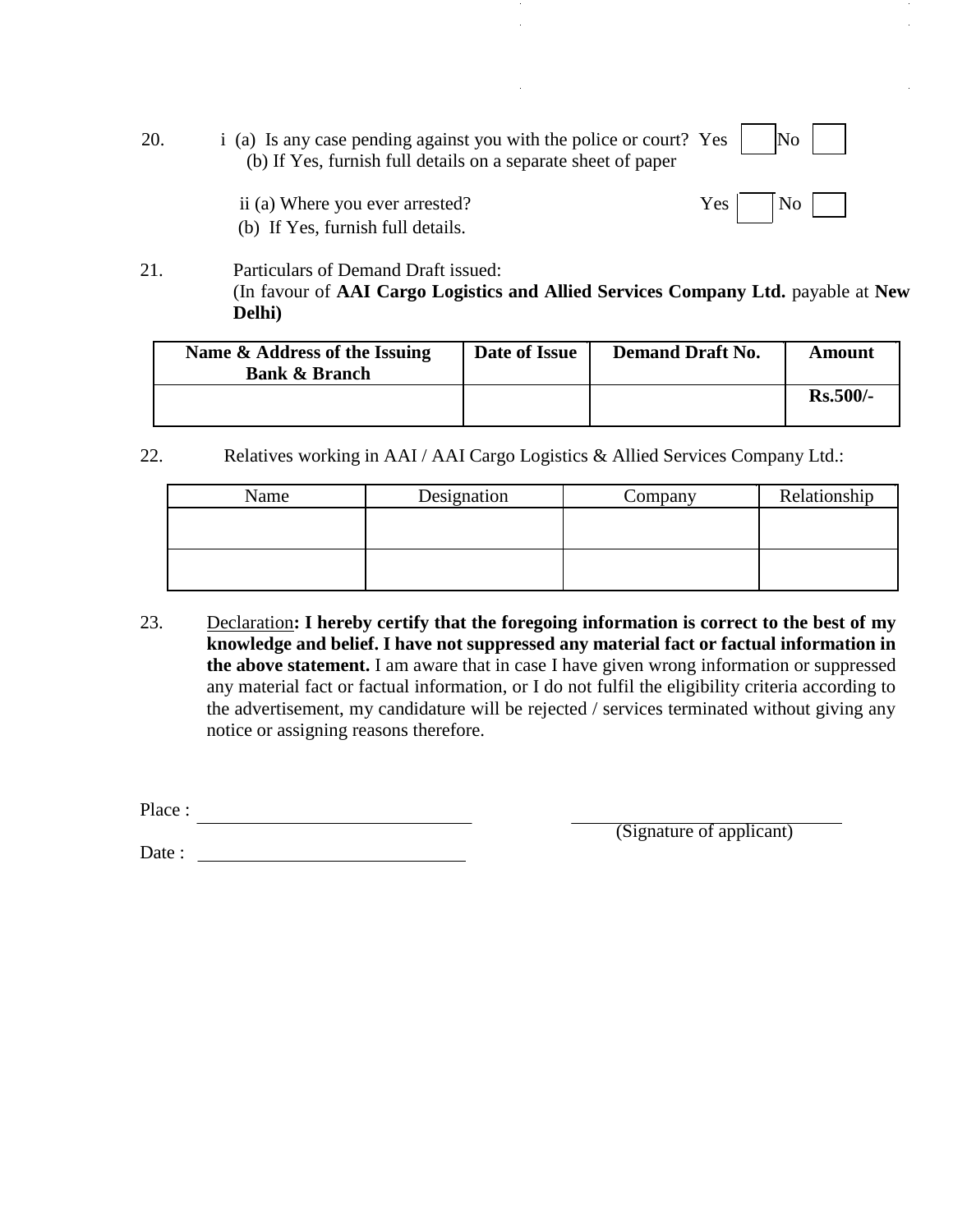#### **List of Documents(copies) to be attached with the Application** :

(Please also bring all ORIGINAL DOCUMENTS / CERTIFICATES for verification only)

- i) Demand Draft (Not applicable for SC/ST/Ex-Servicemen/Female).
- ii)  $10^{th}$  Std / Matriculation Mark-sheet & Passing Certificate
- iii)  $12^{th}$  Std / Pre-Degree Mark-sheet and Passing Certificate
- iv) Graduation Certificate or Provisional Degree Certificate
- v) No Objection Certificate from present employer, if applicable.
- vi) NCC "A, B, C" / Basic AVSEC / X-BIS Certificate
- vii) Doctor's Certificate (in original) for Height & Weight (As per format).
- viii) Caste Certificate in case of SC / ST / OBC candidates
- ix) Discharge Certificate in case of Ex-Servicemen
- x) Experience Certificate
- xi) Nationality / Domicile Certificate
- xii) PAN Card Copy
- xiii) Aadhar Card Copy
- xiv) Domicile Certificate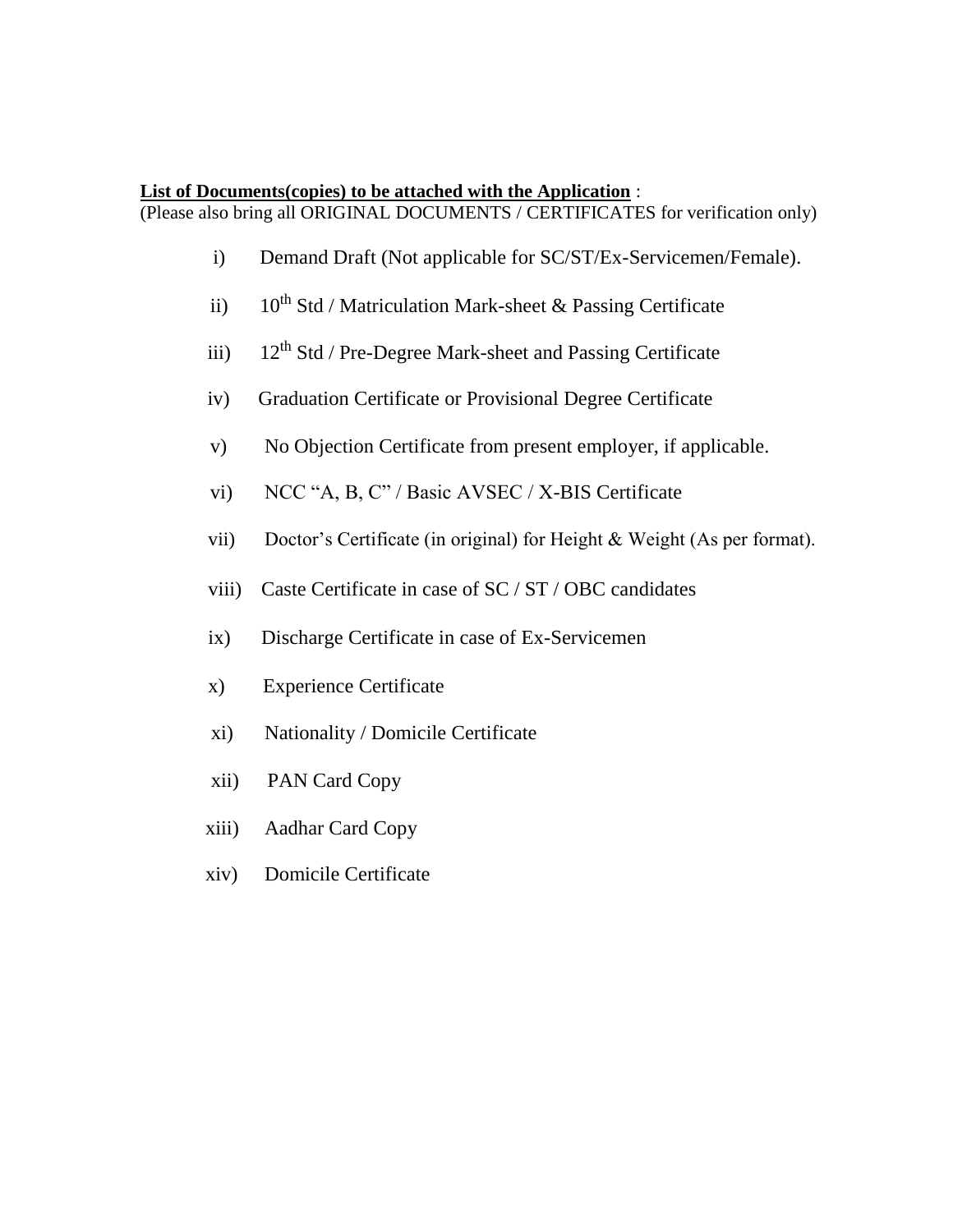#### **ANNEXURE 'A'**

#### **TO WHOMSOEVER IT MAY CONCERN**

I Dr. \_\_\_\_\_\_\_\_\_\_\_\_\_\_\_\_\_\_\_\_\_\_\_\_\_\_ have clinically examined Mr / Ms \_\_\_\_\_\_\_\_\_\_\_\_\_\_\_\_\_\_ \_\_\_\_\_\_\_\_\_\_\_\_\_\_\_\_\_\_\_\_ Age\_\_\_\_\_\_\_\_\_\_ (Years) date of birth \_\_\_\_\_\_\_\_\_\_\_\_and certify that his / her height/weight as follows: Height: \_\_\_\_\_\_\_\_\_\_\_ cms Weight: \_\_\_\_\_\_\_\_\_\_\_\_ Kgs

Signature of the Doctor

Name of the Doctor

Registration no:

Stamp

Date of issuance: